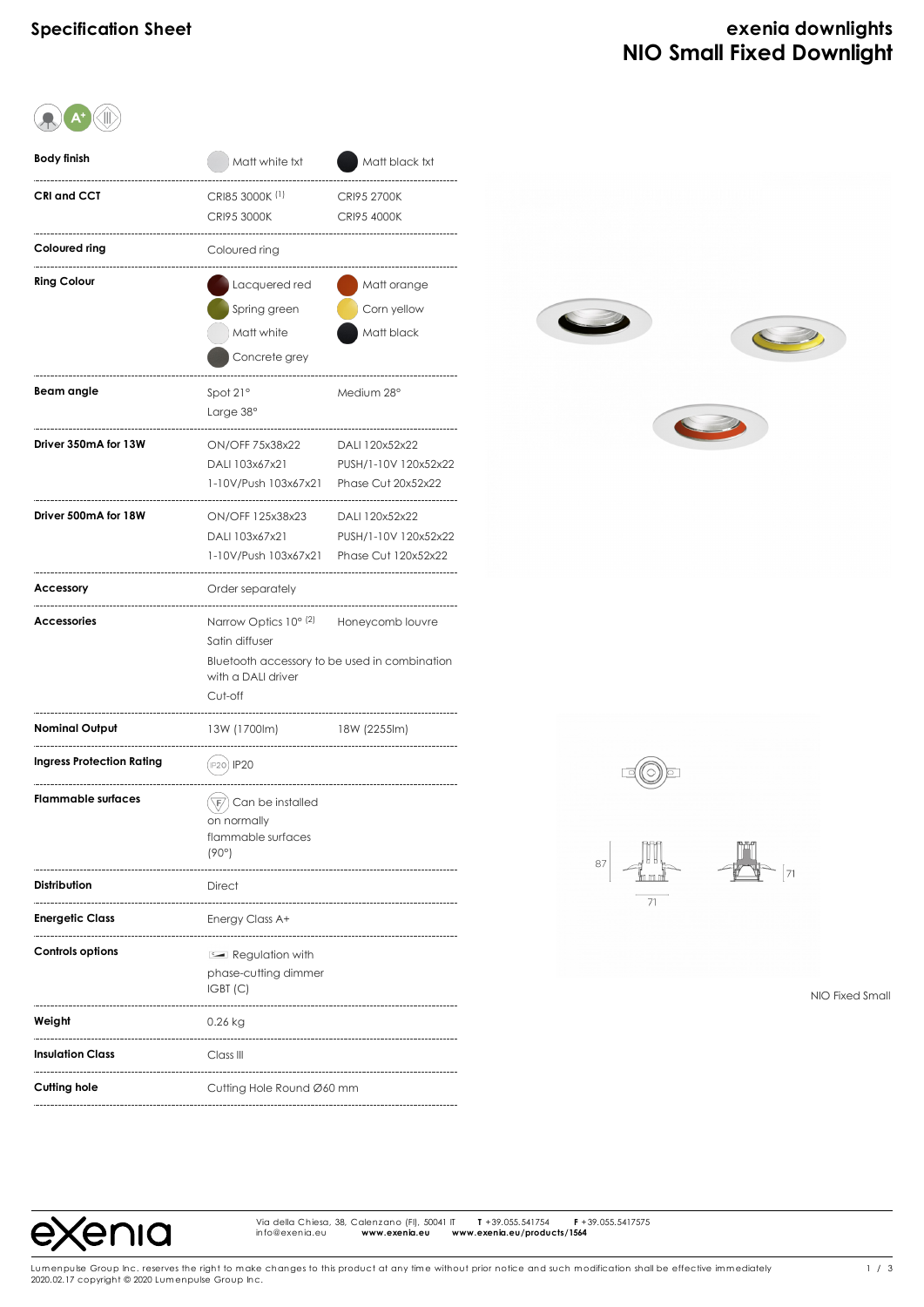# **Specification Sheet exenia downlights NIO Small Fixed Downlight**

**Recessed depth** Depth 100 mm

(1) Base version without designated code.

 $(2)$  With this accessory there is no need to order coloured rings with optics

**Notes** The image of each product has a representative purpose

# **Product description**

Recessed fixed Downlight fitted with COB LED light source and DC constantcurrent power supply to be ordered separately. The luminaire body is manufactured from polymer die-casting and the optical body is made from diecast aluminium. Polycarbonate optics, painted in a mirror finish for maximum reflectance, including coloured ring available in seven finish options (to be ordered separately). Available beams include Spot (21°), Medium (28°) and Large (30°). Supplied in CRI85 and 3000K as standard. Also available in CRI95, 2700K, 4000K on request. Accessories include narrow optics attachment, honeycomb louvre and satin diffuser. Ingress protection of IP20.

#### **Photometric information**



| <b>NIO</b>                  |            |            |            |            |  |
|-----------------------------|------------|------------|------------|------------|--|
| <b>POWER</b>                | <b>18W</b> | <b>18W</b> | <b>18W</b> | <b>18W</b> |  |
| SOURCE<br>CONSUPTION        | 17.9W      | 17.9W      | 17.9W      | 17.9W      |  |
| CRI<br>CCT (K)              | 85<br>3000 | 95<br>2700 | 95<br>3000 | 95<br>4000 |  |
| <b>NOMINAL</b><br>FLUX (Im) | 2255       | 1735       | 1825       | 1980       |  |
| <b>FIXTURE</b><br>FLUX (Im) | 2002       | 1540       | 1620       | 1758       |  |
| EFFICIENCY<br>(Im/W)        | 112        | 86         | 91         | 98         |  |

 $\alpha$  $Em$  (lux/klm)

 $1,04$ 

2.08

 $3,13$ 

4,17

 $5,21$ 

1010

252

 $\overline{112}$ 

63

4C